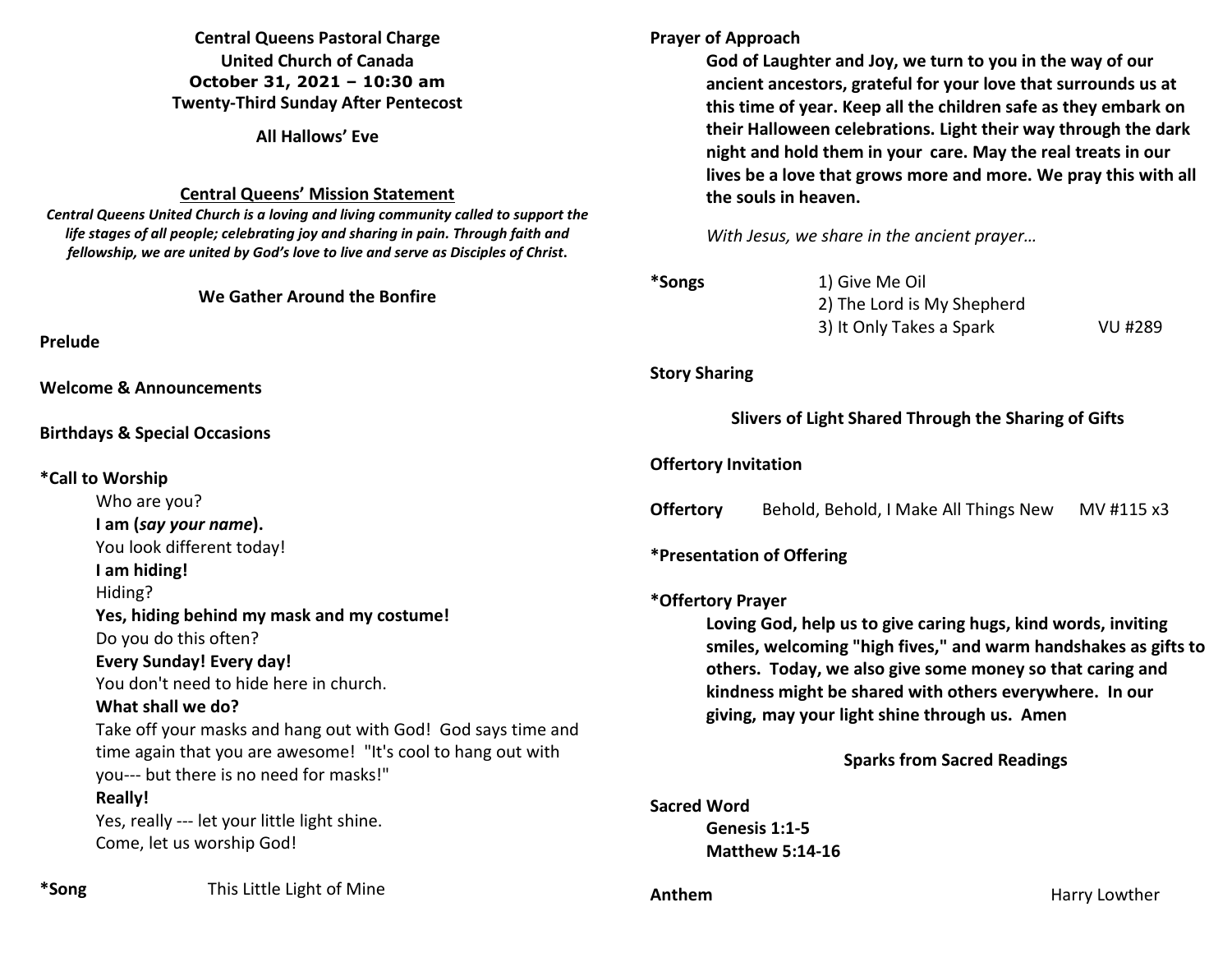|  |  | <b>Story Sharing by Greg</b> |
|--|--|------------------------------|
|--|--|------------------------------|

| *Songs | 1) We are Marching            | VU #646 |
|--------|-------------------------------|---------|
|        | 2) Rejoice in the Lord Always | VU #249 |
|        | 3) Over My Head               |         |

**Prayers** 

| <b>Spreading the Light</b> |  |  |
|----------------------------|--|--|
|                            |  |  |

| *Hymn     | I Am the Light of the World | VU #87 |
|-----------|-----------------------------|--------|
| *Blessing |                             |        |

The light continues to shine!

**There's no way we can put out the light of God!** 

How so?

**God works with us to shine the light of unconditional love, care and welcome to all!** 

That's huge!

**It is, and as we go from here today, allow God's light to shine through us -- in our actions and words.** 

Good on you! God has set you free! Knowing that you are held unconditionally, may we go out from here to hold others unconditionally. We do this in the name of God, Source of Love; Jesus Christ, Love incarnate; and the Holy Spirit, Love's power. **Amen** 

| <i>*</i> Choral Benediction                       | Dance with the Spirit | MV #156 x2 |
|---------------------------------------------------|-----------------------|------------|
| <b>Postlude</b><br>* Please stand as you are able |                       |            |

| <b>Ministers</b>    | All of us                     |
|---------------------|-------------------------------|
| <b>Clergy</b>       | <b>Rev Greg Davis</b>         |
| <b>Office Hours</b> | Tuesday, Wednesday & Thursday |
|                     | $9$ am $-12$ pm               |
| Office Phone        | 902-964-2291                  |
| Email               | minister@cquc.ca              |

| <b>Ministry of Music</b> | <b>Kirk Neville</b>       |
|--------------------------|---------------------------|
| Website                  | https://cquc.ca/index.htm |
| Phone                    | 902-786-9222              |
| Fmail                    | nevillevurry1@hotmail.com |
| <b>Church Office</b>     |                           |
| <b>Office Hours</b>      | Wednesday & Thursday      |
|                          | $9$ am $-12$ pm           |
| Phone                    | 902-964-2221              |
| Fmail                    | office@cquc.ca            |

**A Warm Welcome to All** – We are delighted you've joined us. May God's word today strengthen your faith, inspire curiosity and learning, and motivate your service of others. All are welcome.

**Today's Bulletins** are placed in loving memory of Shirley Orr. Lovingly remembered by the Orr family.

# **Life and Work of Our Church**

**Greg's Office Hours:** Tuesday, Wednesday and Thursday from 9 am – 12 pm. If anyone is in the hospital or would like a visit from Greg, please call him at 902-964-2291. If you wish to meet with Greg outside the scheduled hours, please call 902-964-2291 or email minister@cquc.ca for an appointment.

**In-Church Services:** Registration is **required**. To register, please call 902-964-2221 or email office@cquc.ca. Masks are **required.** If you are registering **after 12 pm Thursday**, please text or call Velda at 902-940- 7674.

**FundScrip** – Janet will be placing an order today. Next order date will be November 14<sup>th</sup>. You can reach Janet by email (jhowes1969@gmail.com) or by phone (902-393-1527). Ordering will be every 2 weeks. E-transfers accepted.

**Scent-Free** – *"No scents makes good sense."* Recognizing that some of our church attendees have sensitivity and/or allergic reactions to various fragrant products, you are asked not to use scented products. Thank you for your cooperation so that everyone can attend our church.